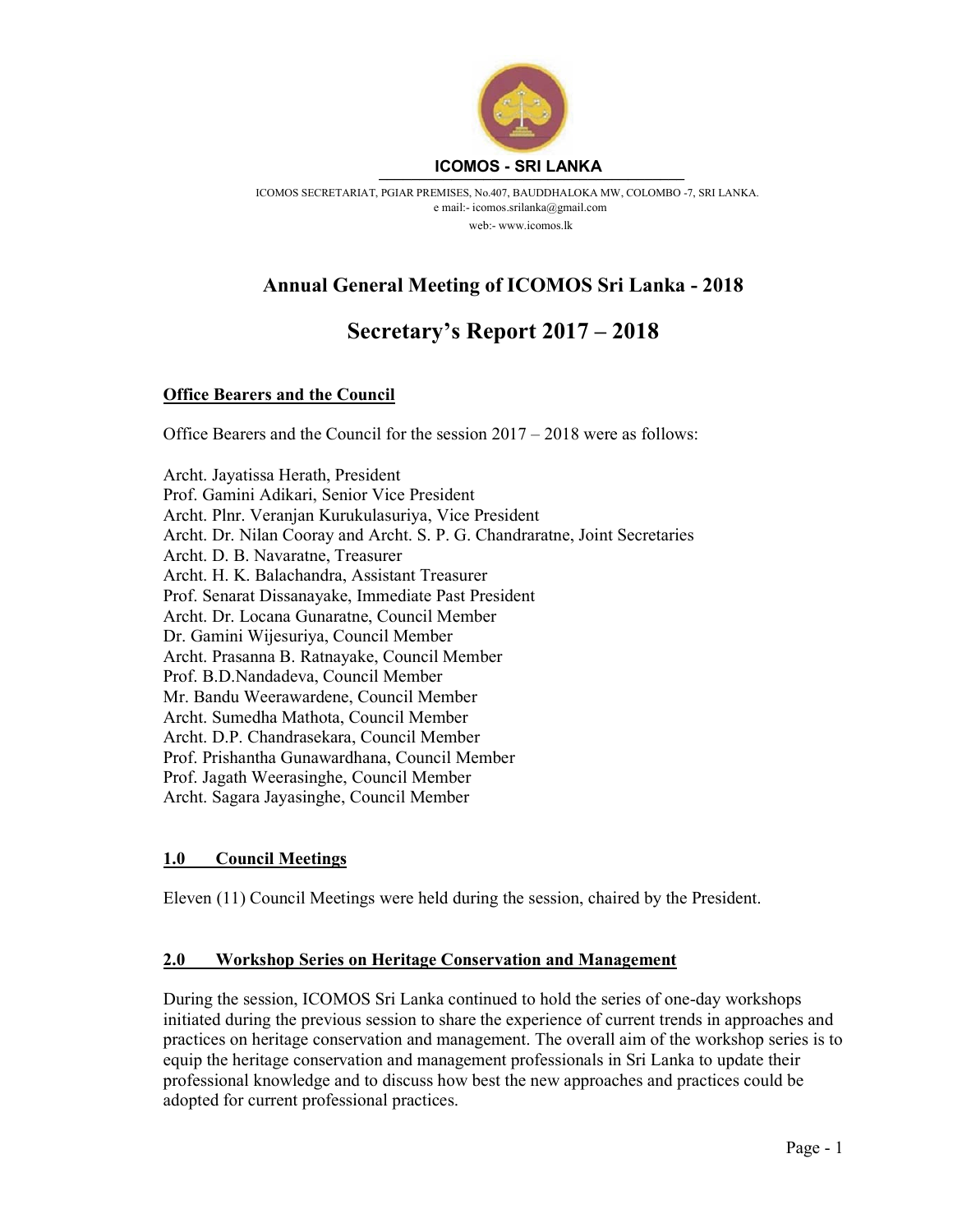The fourth workshop titled 'Criteria for Assessing World Heritage Values' was held on  $20<sup>th</sup>$ June 2017 at the PGIAR. Archt. Dr. Nilan Cooray was the chief coordinator with Prof. P. B. Mandawala as the chief resource person. Archt. Prof. Kapila Silva, a member of ICOMOS Sri Lanka, currently serving in USA also provided expert input as a guest resource person. The workshop was attended by participants from the Department of Archaeology, Central Cultural Fund and University of Moratuwa and it was a successful event among the young professionals.

# 3.0 ICOMOS 50<sup>th</sup> Anniversary

The council decided to hold an International Conference to mark the  $50<sup>th</sup>$  Anniversary of ICOMOS in Colombo. The draft theme for the conference will be "Universalizing the Heritage" with Dr. Roland Siva as the keynote speaker. The council is exploring the possibilities of obtaining financial assistance from possible funding agencies. Archt. D. P. Chandrasekera is coordinating this work.

# 4.0 New Members

The Council decided to enroll following applicants as new members of ICOMOS (SL) during the session:

- Dr. Susantha Goonatillake
- Ms. K. H. Sonali Rangika Premarathne
- Ms. Janani Namal Seveviratne

## 5.0 Documentation and Publications

#### Documentation of Orotarian-influenced Churches in the Northern Province

Following the public lecture for the month of November 2016 by Archt. Sagara Jayasinghe, a project to document the Orotarian-influenced Churches was undertaken with the funding assistance from the Central Cultural Fund. The team leader for the project is Archt. Sagara Jayasinghe and bulk of the field work has now been completed and interim report has already been submitted to the CCF. It is expected that the whole documentation project will be completed in April 2018.

## Inventory of Heritage Buildings

Archt. Plnr. Veranjan Kurukulasuriya is in the process of coordinating the publication titled 'Inventory of Heritage Buildings' covering Western and North-Western Provinces prepared by the National Physical Planning Department. Council is exploring the possibility of printing this as a joint ICOMOS - CCF publication with due acknowledgement to the authors.

Publication of Articles of distinguished Past Presidents: Publication by composing of the articles of Dr. Roland Silva, Prof. Seneke Bandaranayake, Archt. Ashley de Vos and Prof. Nimal de Silva in a single volume will be coordinated by Archt. D. P. Chandrasekera and it is expected that the launch of the publication will be possible by June 2018.

## 6.0 Public Lecture Series

The monthly public lecture series conducted following the Council Meeting on every second Thursday of the month is increasingly becoming a popular public event. Following public lectures were held at the PGIAR during the session: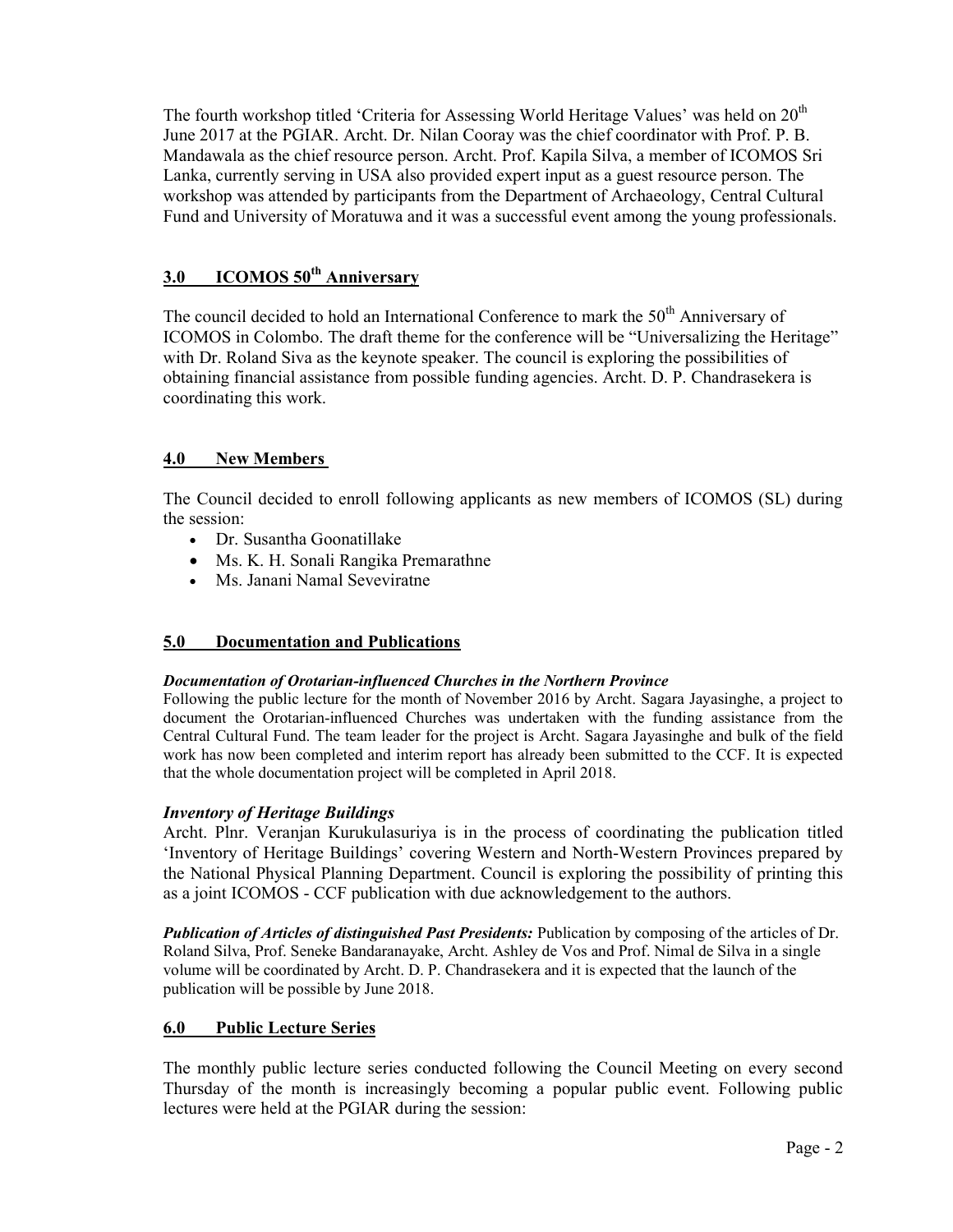- May 2017: *Engineering aspects of Ancient Sri Lankan Stupas* by Prof. M. P. Ranaweera
- June 2017: An Overview of Sri Lanka's Industrial Heritage by Mr. Kusumsiri Kodituwakku
- July 2017: Two Inner Core Insulated Building Types of Kandyan Period: The Monks' Residences and Image Houses on Stone Pillars in Kurunegala District by Archt. D. P. Chandrasekera
- August 2017: Total Museum and Sustainable Tourism in Southern Sri Lanka: Seascape and Landscape Interface for Heritage Initiatives by Prof. Sudharshan Seneviratne
- September 2017: Dilemma of Planning Living Heritage Sites: the Anuradhapura Experience by Archt. Plnr. Veranjan Kurukulasuriya
- October 2017: Ancient Iron Technology of Sri Lanka by Dr. Thusita Mendis
- November 2017: Ancient Coins of Sri Lanka by Dr. Kavan Ratnatunge
- $\bullet$  February 2018: Safeguarding the heritage with Portuguese influence in South Asia by Dr. Joaquim R. Santos of University of Lisbon

The Council very much appreciates the lecturers for their voluntarily input.

In addition, a special guest lecture titled "Community based Conservation: Indonesia and the Netherlands Case Studies by dra. Hasti Tarekat Dipowijoyo, MSI (Heritage Hands On, the Netherlands, Pan-Sumatra Network for Heritage Conservation, Indonesia, ICOMOS – the Netherlands) was also organized by ICOMOS Sri Lanka in corporation with the Department of Archaeology on  $15<sup>th</sup>$  March 2018 at the auditorium of the Department.

## 7.0 International Involvements

#### Visit of Ethiopian Team of Professionals

On the request of the Ethiopian Ministry of Culture and Tourism, ICOMOS Sri Lanka facilitated an experience sharing visit of an Ethiopian team of professionals to Sri Lanka. This was a component of a project titled 'Promoting Heritage for Ethiopia's Development' funded by the European Union. The visit took place from  $26<sup>th</sup>$  July to  $3<sup>rd</sup>$  August 2017 and they visited some of the World Heritage Sites, tea and cinnamon plantation, wild life sanctuaries etc. They also had discussions with relevant institutions involved in heritage management, to observe and study how Sri Lanka is promoting, communicating and presenting heritage to the tourists. This was also a great opportunity for ICOMOS Sri Lanka to meet the heritage professionals from a neighboring continent, and to popularize ICOMOS in Ethiopia (as Ethiopia does not have a National Committee of ICOMOS so far). Dr. Nilan Cooray coordinated the program with the support of Mr. Bandu Weerawardene, who accompanied the team to various heritage sites.

#### Study visit by the undergraduate students from Macao

At the request of Institution of Tourism Studies in Macao a study visit by the undergraduate students following the course on heritage management of the Institution of Tourism Studies in Macao was facilitated by ICOMOS Sri Lanka from 29<sup>th</sup> January to  $5<sup>th</sup>$  February 2018. The students visited several heritage sites in Sri Lanka. Prof. B. D. Nandadeva, Archt. Prasanna Ratnayake and Dr. Nilan Cooray provided on-site inputs at Dambulla, Sigiriya and Galle respectively. Archt. Jayatissa Herath, Dr. Roland Silva, Archt. Ashley de Vos, Archt. Veranjan Kurukulasuriya Dr. Gamini Wijesuriya, Prof. B. D. Nandadeva and Dr. Nilan Cooray were present during the interactive session on 4<sup>th</sup> February at the conclusion of the study tour.